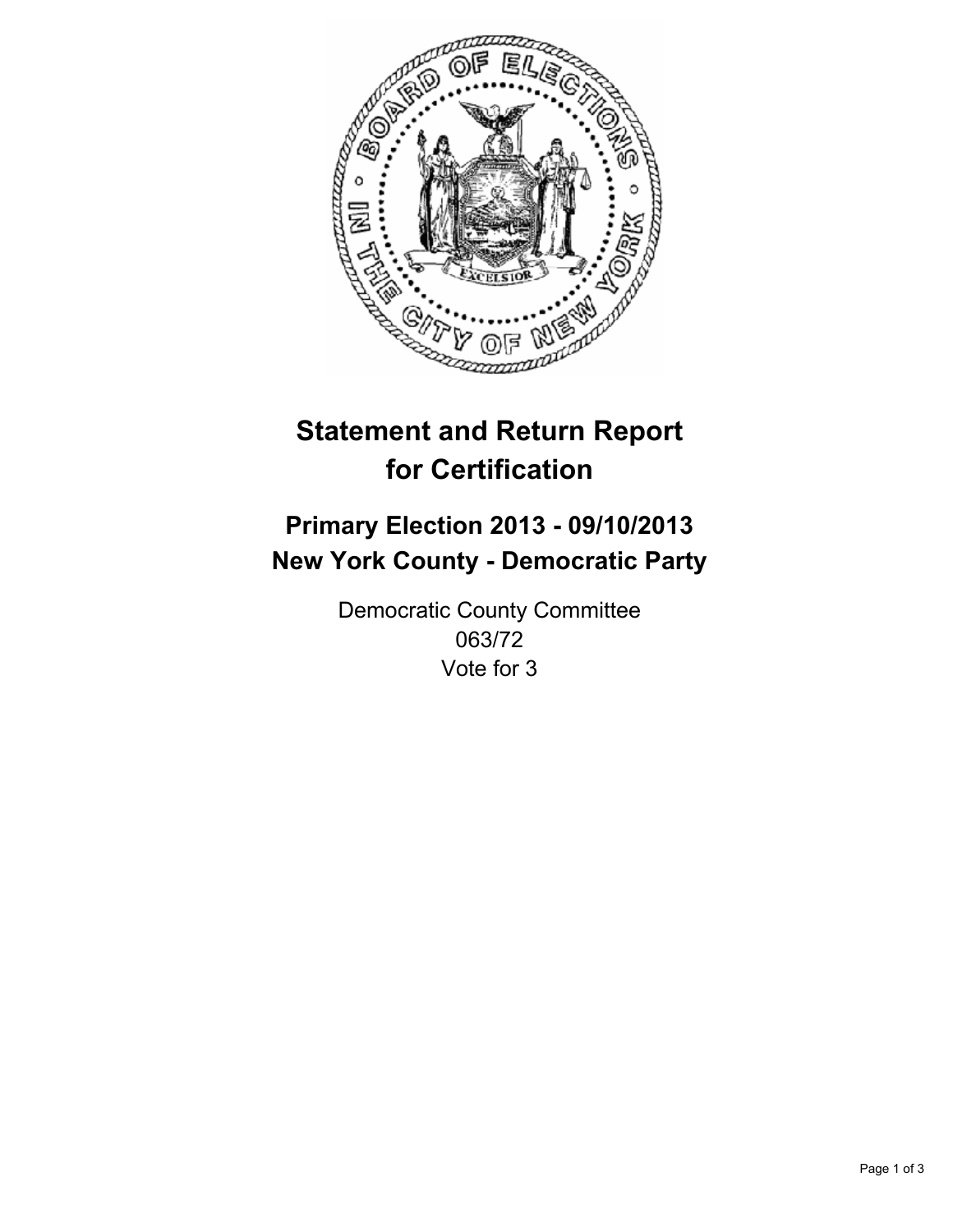

## **Assembly District 72**

| 0        |
|----------|
| 2        |
| 0        |
| $\Omega$ |
| 4        |
| 41       |
| 26       |
| 40       |
| 20       |
| 127      |
|          |